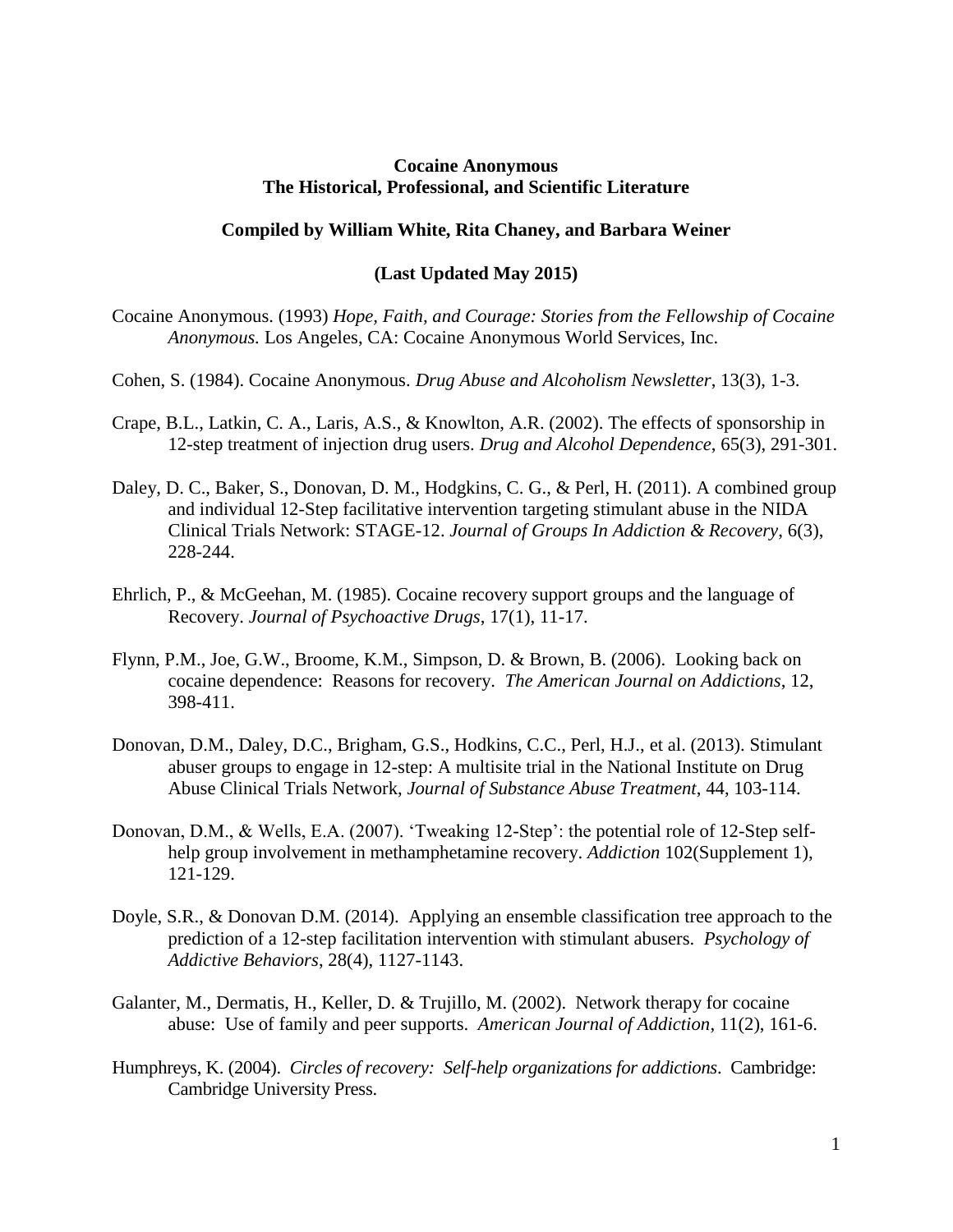- Laudet, A (2008) The impact of Alcoholics Anonymous on other substance abuse related Twelve Step programs. In Galanter, M., and Kaskutas, L. A. (Eds.) *Recent Developments in Alcoholism: Research on Alcoholics Anonymous and Spirituality in Addiction Recovery*, Vol. 18. New York, NY: Springer, p. 71-89.
- Mary R., & Mary L. (1990). *Stepping stones to recovery from cocaine/crack addiction*. Seattle, WA: Glen Abbey Books.
- McAuliffe, W.E., & Albert, J. (1992). *Clean Start*. New York: The Guilford Press.
- McKay, J.R., Van Horn, D., Rennert, L., Drapkin, M., Ivey, M. & Koppenhaver, J. (2013). Factors in sustained recovery from cocaine dependence. *Journal of Substance Abuse Treatment*, 45, 163-172.
- NIDA (2004). *Adopting 12-Step philosophy may enhance treatment outcomes of individual & group counseling for cocaine addiction*. Department of Health and Human Services; National Institute on Drug Abuse.
- Rawson, R.A., Obert, J.L., McCann, M.J., Smith, D.P., & Ling, W. (1990). Neurobehavioral treatment for cocaine dependency. *Journal of Psychoactive Drugs*, 22(2), 159-171.
- Room, R., & Greenfield, T. (1993). Alcoholics anonymous, other 12-step movements and psychotherapy in the US population, 1990. *Addiction*, 88(4), 555-562.
- Schottenfeld, R.S., Moore, B., Pantalon, M.V. (2011). Contingency management with community reinforcement approach or twelve-step facilitation drug counseling for cocaine dependent pregnant women or women with young children. *Drug and Alcohol Dependence*, 118(1), 48-55.
- Shaffer, H.J. and Jones, S.B. (1989) *Quitting Cocaine: The Struggle Against Impulse*. Lexington, MA: Lexington Books.
- Siegal, H.A.; Li, L.; Rapp, R.C. (2002). Abstinence trajectories among treated crack cocaine users. *Addictive Behaviors*, 27(3), 437-449.
- Simpson, D. D., Joe, G. W., & Broome, K. M. (2002). A national 5-year follow-up of treatment outcomes for cocaine dependence. *Archives of General Psychiatry*, *59*(6), 539-544.
- Wagoner, J.L.; Piazza, N.J. (1993). Group therapy for adult substance abusers on probation. *Journal of Offender Rehabilitation*, 19(3/4), 41-56.
- Washton, A.M., & Stone-Washton, N. (1990). Abstinence and relapse in outpatient cocaine patients. *Journal of Psychoactive Drugs*, 22(2), 135-147.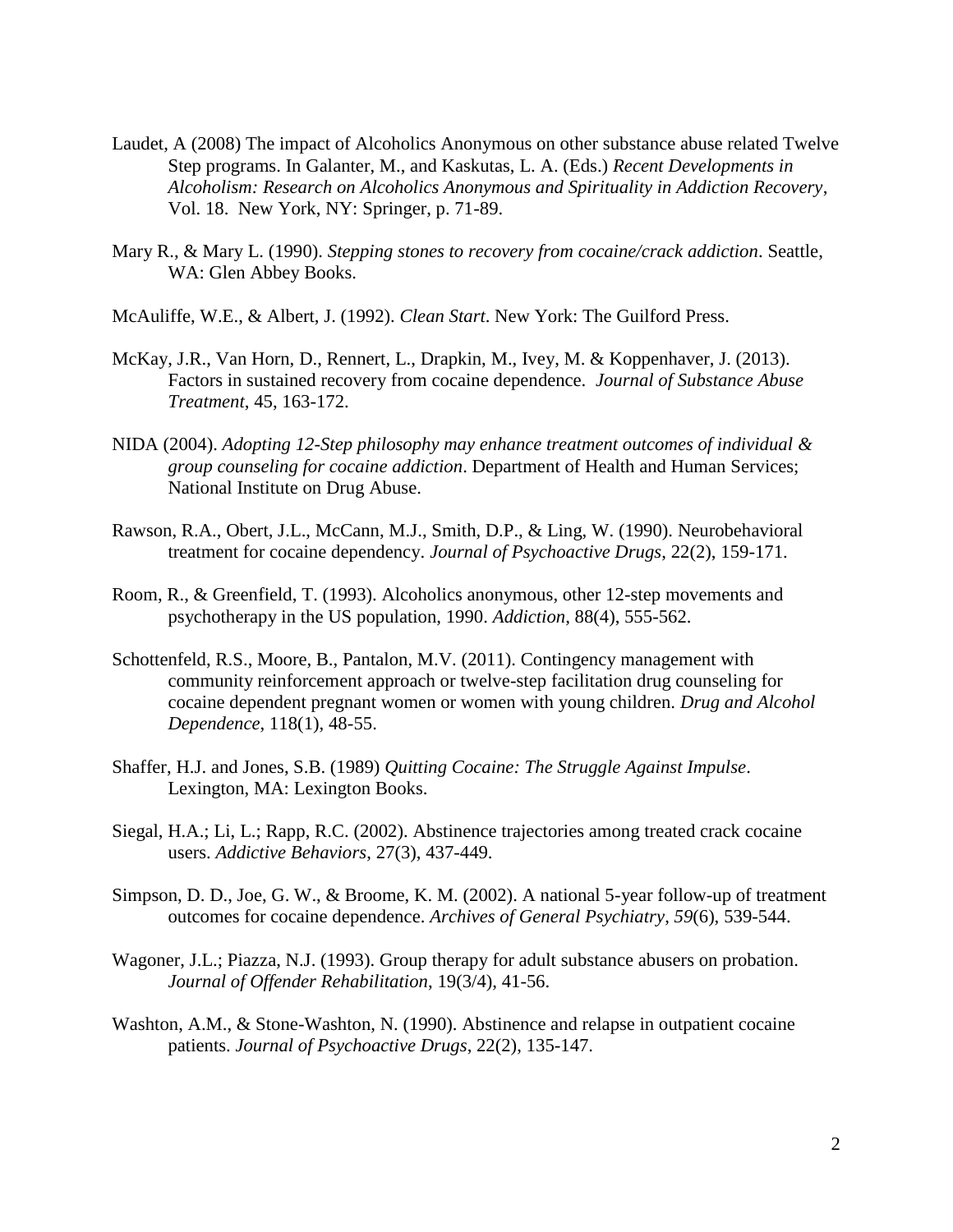- Waldorf, D., Reinarman, C., & Murphy, S. (1991). *Cocaine changes: The experience of using and quitting*. Philadelphia, PA: Temple University.
- Weiss, R.D.; Griffin, M.L.; Gallop, R.; Luborsky, L.; Siqueland, L.; Frank, A.; Onken, L.S.; Daley, D.C.; Gastfriend, D.R. (2000). Predictors of self-help group attendance in cocaine dependent patients. *Journal of Studies on Alcohol*, 61(5), 714-719.
- Weiss, R.D., Griffin, M.L., Najavits, L.M., Hufford, C., Kogan, J., Thompson, H.J., Albeck, J.H., Bishop, S., Daley, D.C., Mercer, D., & Siqueland, L. (1996). Self-help activities in cocaine dependent patients entering treatment: results from NIDA collaborative cocaine treatment study. *Drug and Alcohol Dependence*, 2, 43(1-2), 79-86.
- Weiss, R.D., Griffin, M.L., Gallop, R., Onken, L.S., Gastfriend, D.R., Daley, D., Crits-Christoph, P., Bishop, S., & Barber, J.P. (2000). Self-help group attendance and participation among cocaine dependent patients. *Drug and Alcohol Dependence*, Vol 60(2), Aug 2000, 169-177.
- Weiss, R.D., Griffin, M., Gallop, R.J., Najavits, L.M., Arlene, F., Crits-Christoph, P., Thase, M.E., Blaine, J., Gastfriend, D.R., Daley, D., & Luborsky, L. (2005). The effect of 12- Step self-help group attendance and participation on drug use outcomes among cocainedependent patients. *Drug and Alcohol Dependence*, 77(2), 177-184.
- *What is C. A.?* (1987) Center City, Minnesota: Hazelden, 1987. *(Pamphlet)*
- White, W. L. (1998). *Slaying the dragon: The history of addiction treatment and recovery in America*. Bloomington, IL: Chestnut Health Systems.
- White, W. L. (2004). Addiction recovery mutual aid groups: An enduring international phenomenon. *Addiction, 99*, 532-538.

## **Studies of Related Interest**

- [Agosti,](http://informahealthcare.com/action/doSearch?Contrib=Agosti%2C+V) V, [Nunes,](http://informahealthcare.com/action/doSearch?Contrib=Nunes%2C+E) E. & [Ocepeck-welikson,](http://informahealthcare.com/action/doSearch?Contrib=Ocepeck-welikson%2C+K) K. (1996). Patient factors related to early attrition from an outpatient cocaine research clinic. *The American Journal of Drug and Alcohol Abuse*, 22 (1), 29-39.
- Bergman, B.G., Greene, M.C., Hoeppner, B.B., Slaymaker, V. & Kelly, J. (2013). Psychiatric comorbidity and 12-step participation: A longitudinal investigation of treated young adults. *Alcoholism: Clinical and Experimental Resear*ch, 38(2), 501-510.
- Bristow-Braitman, A. (1995). Addiction recovery: 12-Step programs and cognitive-behavioral psychology. *Journal of Counseling & Development*, 73(4), 414-418.
- Brown, B.S.; Kinlock, T.W.; Nurco, D.N. (2001). Self-help initiatives to reduce the risk of relapse. In: F.M. Tims, C.G. Leukefeld, and J.J. Platt, Eds., *Relapse and recovery in addictions*, New Haven, CT: Yale University Press, (pp. 275-302).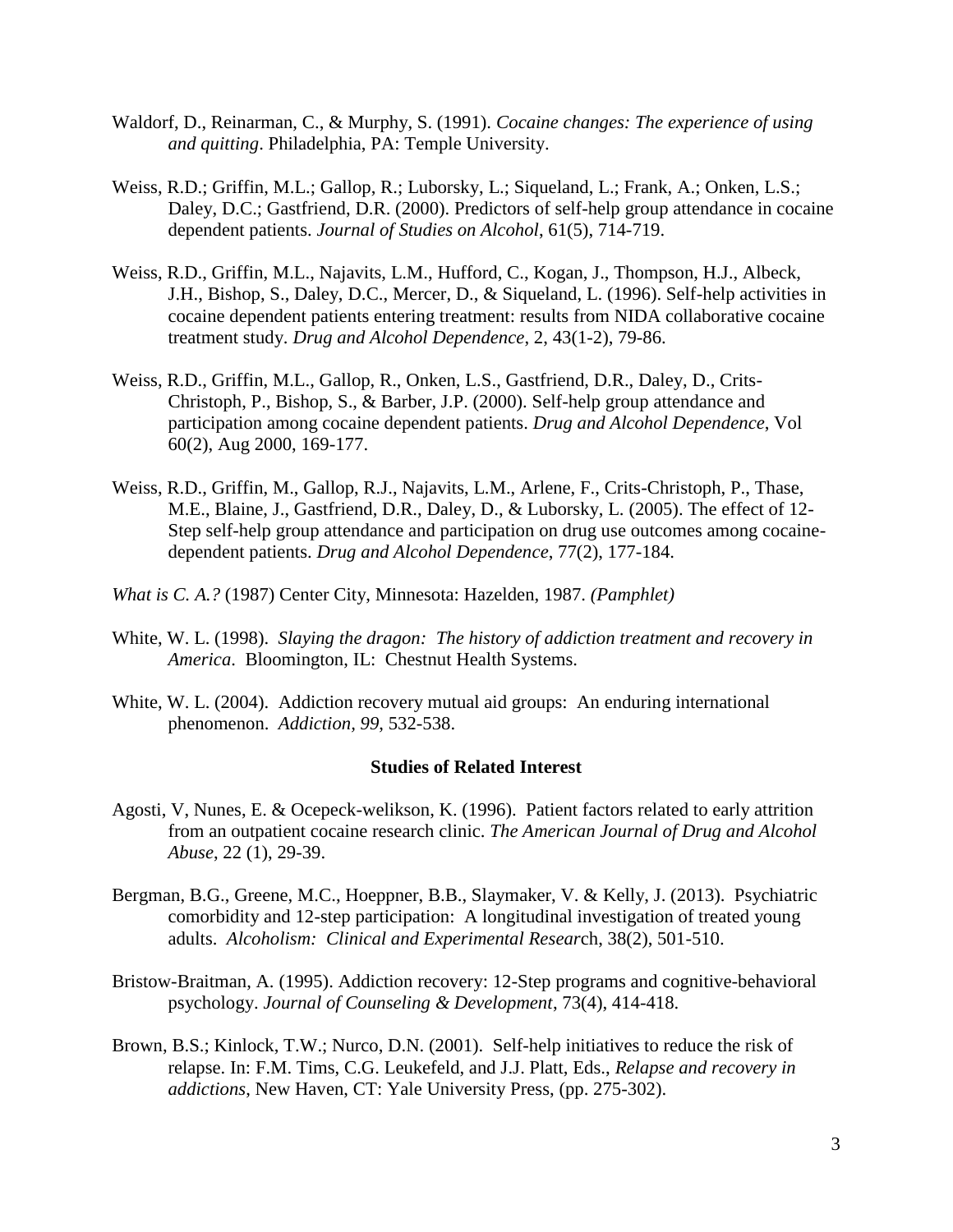- Carroll, K.M. (2000). [Implications of recent research for program quality in cocaine dependence](http://www.ncbi.nlm.nih.gov/pubmed/11138715)  [treatment.](http://www.ncbi.nlm.nih.gov/pubmed/11138715) *Substance Use & Misuse*, 35(12-14), 2011-30.
- Carroll, K.M., Nich, C., Shi, J.M., Eagan, D., Ball, S.A. (2012). [Efficacy of disulfiram and](http://www.ncbi.nlm.nih.gov/pubmed/22695473)  [Twelve Step Facilitation in cocaine-dependent individuals maintained on methadone: a](http://www.ncbi.nlm.nih.gov/pubmed/22695473)  [randomized placebo-controlled trial.](http://www.ncbi.nlm.nih.gov/pubmed/22695473) *Drug & Alcohol Dependence*, 126(1-2), 224-31.
- Chappel, J.N. & DuPont, R.L. (1999). [Twelve-step and mutual-help programs](http://www.ncbi.nlm.nih.gov/pubmed/10385942) for addictive [disorders.](http://www.ncbi.nlm.nih.gov/pubmed/10385942) *Psychiatric Clinics of North American*, 22(2), 425-46.
- Chi, F. W., Kaskutas, L. A., Sterling, S., Campbell, C. I., & Weisner, C. (2009). Twelve-Step affiliation and 3-year substance use outcomes among adolescents: social support and religious service attendance as potential mediators. *Addiction*, 104(6), 927-939.
- *'Cocaine: Beyond the Looking Glass'*(1987). Center City, Minnesota: Hazelden.
- Crits-Christoph, P., Gibbons, M.B., Barber, J.P., Gallop, R., Beck, A.T., Mercer, D., Tu, X., Thase, M.E., Weiss, R.D. & Frank, A. (2003). [Mediators of outcome of psychosocial](http://www.ncbi.nlm.nih.gov/pubmed/14516240)  [treatments for cocaine dependence.](http://www.ncbi.nlm.nih.gov/pubmed/14516240) *Journal of Consulting Clinical Psychology*, 71(5), 918-25.
- Daniulaityte, R. Carlson, R.G., & Siegal, H.A. (2007). ["Heavy users," "controlled users," and](http://www.ncbi.nlm.nih.gov/pubmed/17366129)  ["quitters": understanding patterns of crack use among women in a Midwestern](http://www.ncbi.nlm.nih.gov/pubmed/17366129) city. *Substance Use & Misuse*, 42(1), 129-52.
- Davey-Rothwell, M.A., Kuramoto, S.J., & Latkin, C.A. (2008). [Social networks, norms, and 12](http://www.ncbi.nlm.nih.gov/pubmed/18293235) [step group participation.](http://www.ncbi.nlm.nih.gov/pubmed/18293235) *American Journal of Drug & Alcohol Abuse*, 34(2), 185-93.
- DiGangi, J., Majer, J., Mendoza, L., Droege, J., Jason, L., & Contreras, R. (2014). What promotes wisdom in 12-Step recovery? *Journal of Groups in Addiction & Recovery, 9* (1), 31-39.
- Donovan, D.M., [Ingalsbe, M.H.](http://www.ncbi.nlm.nih.gov/pubmed?term=Ingalsbe%20MH%5BAuthor%5D&cauthor=true&cauthor_uid=23731422), [Benbow, J.](http://www.ncbi.nlm.nih.gov/pubmed?term=Benbow%20J%5BAuthor%5D&cauthor=true&cauthor_uid=23731422) & [Daley, D.C.](http://www.ncbi.nlm.nih.gov/pubmed?term=Daley%20DC%5BAuthor%5D&cauthor=true&cauthor_uid=23731422) (2013). 12-step interventions and mutual support programs for substance use disorders: An overview. *Social Work and Public Health*, 28(3-4), 313-32.
- Dossett, W. (2013). Addiction, spirituality and 12-step programmes. *International Journal of Social Work*, 56(3), 369-383.
- Etheridge, R.M., Craddock, S.G., Hubbard, R.L., & Rounds-Bryant, .J.L. (1999). [The](http://www.ncbi.nlm.nih.gov/pubmed/10617095)  [relationship of counseling and self-help participation to patient outcomes in DATOS.](http://www.ncbi.nlm.nih.gov/pubmed/10617095) *Drug & Alcohol Dependence*, 57(2), 99-112.
- Fenster, J. (2006). Characteristics of clinicians likely to refer clients to 12-Step programs versus a diversity of post-treatment options. *Drug and Alcohol Dependence*, 83(3), 238-246.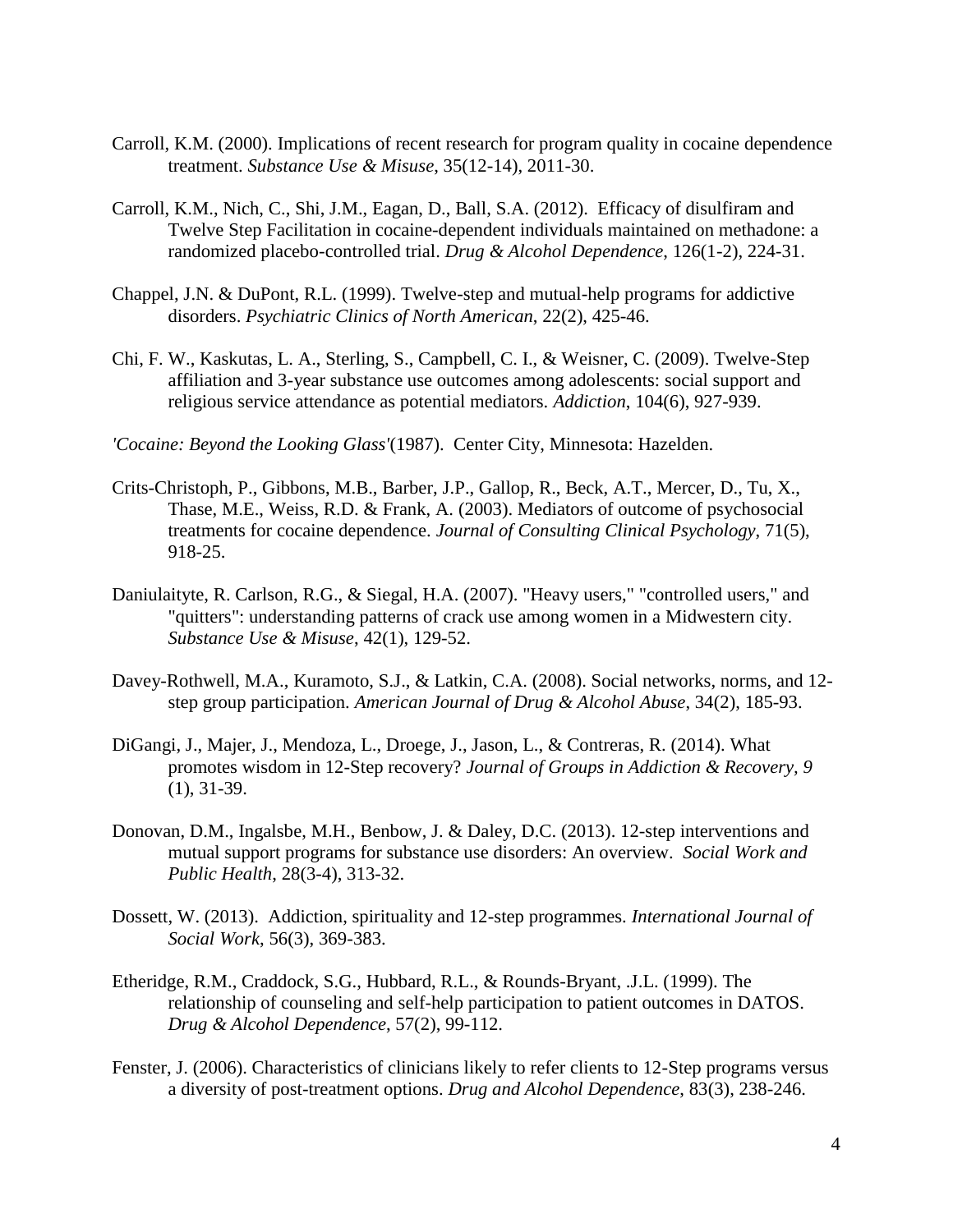- Fiorentine, R. (1999). After drug treatment: Are 12-step programs effective in maintaining abstinence? *American Journal of Drug and Alcohol Abuse*, *25*(1), 93-116.
- Fiorentine, R., & Hillhouse, M. P. (2000). Drug treatment and 12-step program participation: The additive effects of integrated recovery activities. *Journal of Substance Abuse Treatment*, *18*(1), 65-74.
- Flaherty, M.T., Kurtz, E. White, W.L., & Larson, A. (2014). An interpretive phenomenological analysis of secular, spiritual, and religious pathways of long-term addiction recovery. *Alcoholism Treatment Quarterly*, 32(4), 337-356.
- Flynn, P.M., Joe, G.W., Broome, K.M., Simpson, D.D., & Brown, B.S. (2003). [Looking back on](http://www.ncbi.nlm.nih.gov/pubmed/14660154)  [cocaine dependence: reasons for recovery.](http://www.ncbi.nlm.nih.gov/pubmed/14660154) *American Journal of Addiction*, 12(5), 398- 411.
- Forman, R.F. (2002). One AA meeting doesn't fit all: 6 keys to prescribing 12-step programs. *Psychiatry Online*, *1*(10), 1-6.
- Galanter, M. (2007). Spirituality and recovery in 12-step programs: An empirical model. *Journal of Substance Abuse Treatment*, 33, 265-272.
- Galanter, M., Dermatis, H., Post, S. & Santucci, C. (2013). [Abstinence from drugs of abuse in](http://www.ncbi.nlm.nih.gov/pubmed/23384383)  [community-based members of Narcotics Anonymous.](http://www.ncbi.nlm.nih.gov/pubmed/23384383) *Journal of Studies on Alcohol and Drugs*, 74(2), 349-52.
- Galanter, M., Egelko, S., De Leon, G.T., & Rohrs, G. (1993). A general hospital day program combining peer-led and professional treatment of cocaine abusers, *Psychiatric Services*, 44(7), 644-649.
- Humphreys, K. (1999). Professional interventions that facilitate 12-step self-help group involvement. *Alcohol Research and Health*, *23*, 93-98.
- Humphreys, K., Mankowski, E.S., Moos, R.H. & Finney, J.W. (1999). Do enhanced friendship networks and active coping mediate the effect of self-help groups on substance Abuse? Annals *of Behavioral Medicine*, 21(1), 54-60.
- Janowsky, D.S., Boone, A., Morter, S. &Howe, L. (1999). [Personality and alcohol/substance](http://www.ncbi.nlm.nih.gov/pubmed/10414612)[use disorder patient relapse and attendance at self-help group meetings.](http://www.ncbi.nlm.nih.gov/pubmed/10414612) *Alcohol and Alcoholism*, 34(3), 359-69.
- Jason, L.A., Ferrari, J.R. & Miller, S. (2011). 12-step involvement among a U.S. sample of Oxford House residents. *Journal of Substance Abuse Treatment*, 41, 37-44.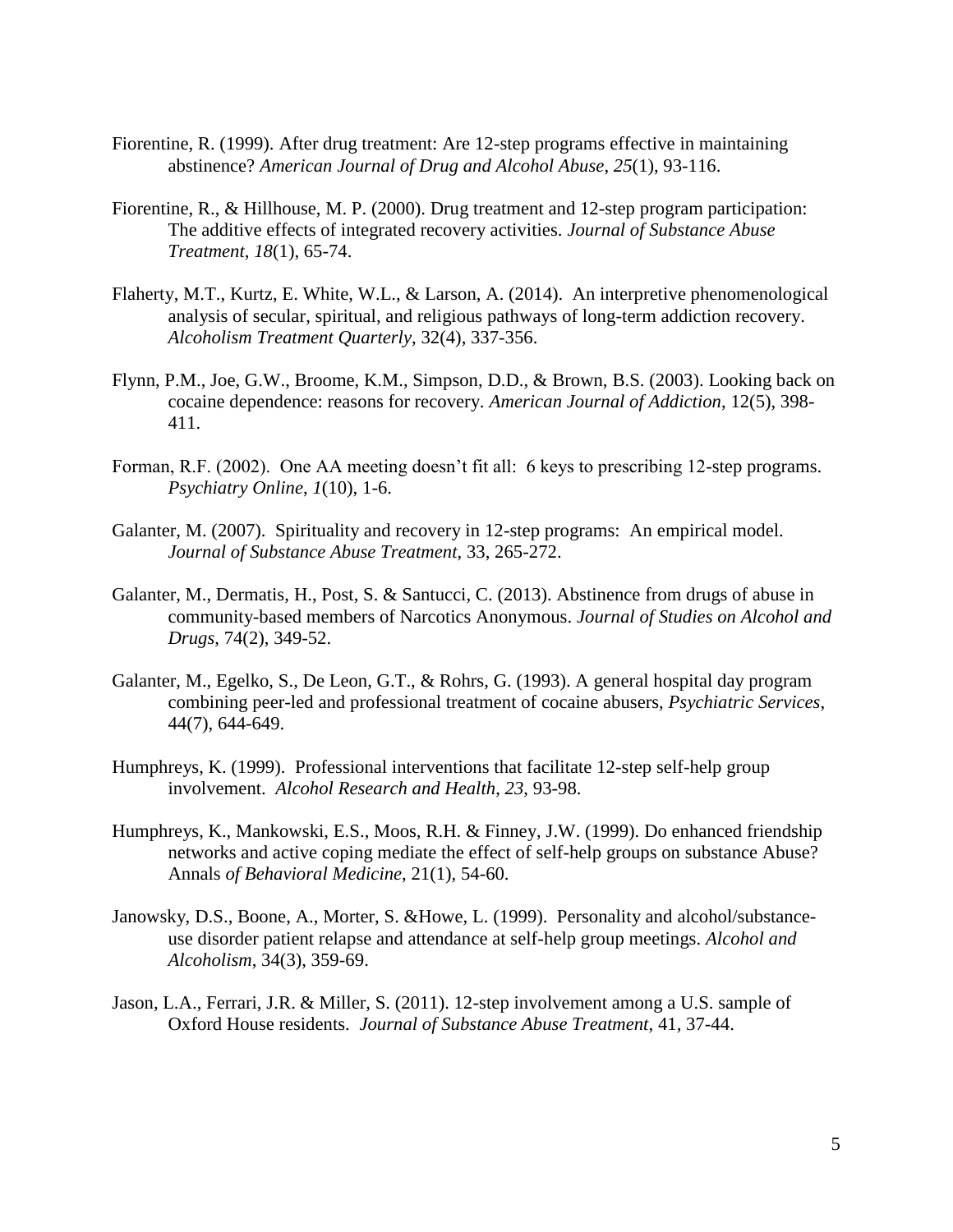- Johnson, J. E., Finney, J. W., & Moos, R. H. (2006). End-of-treatment outcomes in cognitivebehavioral treatment and 12-step substance use treatment programs: Do they differ and do they predict 1-year outcomes?. *Journal of Substance Abuse Treatment*, 3141-50.
- Kaskutas, L. A., Subbaraman, M. S., Witbrodt, J., & Zemore, S. E. (2009). Regular article: Effectiveness of Making Alcoholics Anonymous Easier: A group format 12-step facilitation approach. *Journal of Substance Abuse Treatment*, 37228-239.
- Kelly, J.F. (2003). [Self-help for substance-use disorders: history, effectiveness, knowledge gaps,](http://web.a.ebscohost.com/ehost/viewarticle?data=dGJyMPPp44rp2%2fdV0%2bnjisfk5Ie46a9Itq%2b0SLCk63nn5Kx95uXxjL6rrUm2pbBIr6ueSbiqslKzrp5oy5zyit%2fk8Xnh6ueH7N%2fiVa%2bsr021qLBJr6akhN%2fk5VXj5KR84LPfiOac8nnls79mpNfsVa%2bmtUywprRLpNztiuvX8lXk6%2bqE8tv2jAAA&hid=4109)  [and research opportunities.](http://web.a.ebscohost.com/ehost/viewarticle?data=dGJyMPPp44rp2%2fdV0%2bnjisfk5Ie46a9Itq%2b0SLCk63nn5Kx95uXxjL6rrUm2pbBIr6ueSbiqslKzrp5oy5zyit%2fk8Xnh6ueH7N%2fiVa%2bsr021qLBJr6akhN%2fk5VXj5KR84LPfiOac8nnls79mpNfsVa%2bmtUywprRLpNztiuvX8lXk6%2bqE8tv2jAAA&hid=4109) *Clinical Psychology Review,* 23(5), 639-664.
- Kelly, J.F. (2011). The role of mutual-help groups in extending the framework of treatment. *Alcohol Research & Health*, 33(4), 350-355.
- Kelly, J. F., Brown, S. A., Abrantes, A., Kahler, C. W., & Myers, M. (2008). Social recovery model: An 8-year investigation of adolescent12-step group involvement following inpatient treatment. *Alcoholism: Clinical and Experimental Research*, 32(8), 1468-1478.
- Kelly J.F., Kahler, C.W. & Humphreys K. (2010) Assessing why substance use disorder patients drop out from or refuse to attend 12-step mutual help groups: the 'REASONS' questionnaire. *Addiction Research and Theory,* 18, 316–25.
- Kelly, J.F.; McKellar, J.D.; Moos, R. (2003). Major depression in patients with substance use disorders: Relationship to 12-Step self-help involvement and substance use outcomes. *Addiction*, 98(4), 499-508.
- Kelly, J. F., & Moos, R. (2003). Dropout from 12-step self-help groups: Prevalence, predictors, and counteracting treatment influences. *Journal of Substance Abuse Treatment, 24*(3), 241-250.
- Kelly, J.F., Stout, R.L., Greene, M.C. & Slaymaker, V. (2014). Young adults, social networks, and addiction recovery: Post treatment changes in social ties and their roles as mediator of 12-step participation. *PLoS ONE*, 9(6), e100121.
- Kelly, J.F., Stout, R.L. & Slaymaker, V. (2013). Emerging adults' treatment outcomes in relation to 12-step mutual-help attendance and active involvement. *Drug and Alcohol Dependence*, 129(1-20, 151-7.
- Kelly, J.F. & Urbanoski, K. (2012). Youth recovery contexts: The incremental effects of 12 step attendance and involvement on adolescent outpatient outcomes. *Alcoholism: Clinical and Experimental Research*, 36(7), 1219-29.
- Kelly, J.F., Urbanoski, K.A., Hoeppner, B.B. et al. (2011) Facilitating comprehensive assessment of 12-step experiences: a multidimensional measure of mutual-help activity. *Alcoholism Treatment Quarterly*, 29, 181–203.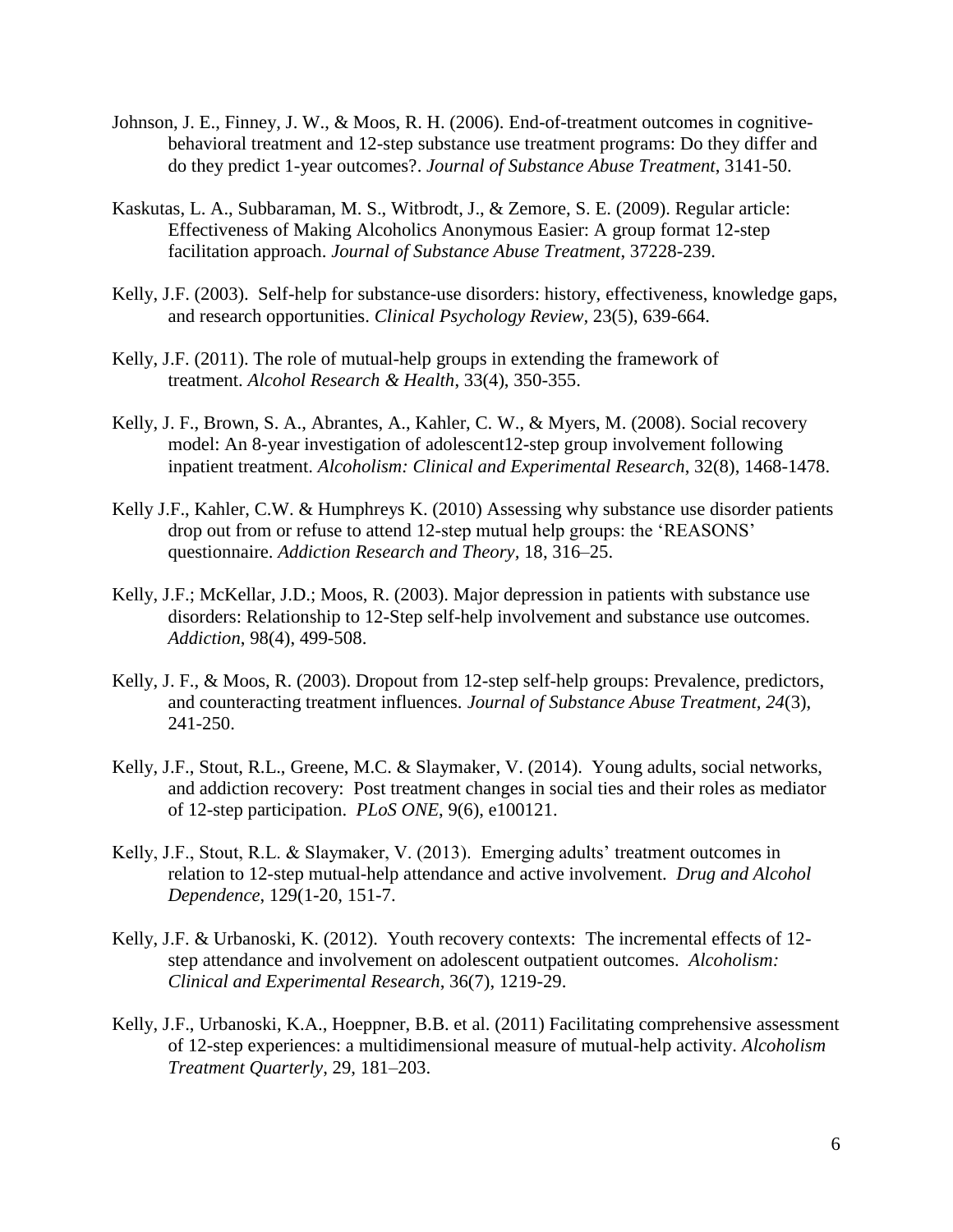- Kelly, J. F., & Yeterian, J. D. (2008). 4: Mutual-help groups. *Evidence-Based Adjunctive Treatments*, 61-105.
- Kelly, J. F., & Yeterian, J. D. (20 Zemore, S. E., & Kaskutas, L. A. (2008). 12-Step involvement and peer helping in day hospital and residential programs. *Substance Use & M*isuse, 43(12/13), 1882-1903. .
- Kendra, M.S., Weingardt, K.R., Cucciare, M.A. & Timko, C. (2015). Satisfaction with substance use treatment and 12-step groups predicts outcomes. *Addictive Behaviors*, 42, 44-50.
- Kingree, J.B. (1997). Measuring affiliation with 12-step groups. *Substance Use and Misuse*, 32(2), 181-194.
- Kissin, W., McLeod, C., & McKay, J. (2003). The longitudinal relationship between self-help group attendance and course of recovery. *Evaluation And Program Planning*, 26 (Longitudinal Evaluations of Substance Abuse Treatment), 311-323.
- Kleber, H. (2002). *KAP keys for clinicians: Based on TIP #10: Assessment and treatment of cocaine-abusing methadone-maintained patients*. Rockville, MD: Center for Substance Abuse Treatment.
- Labbe. A.K., Greene, C., Bergman, B.G., Hoeppner, B. & Kelly, J.F. (2013). The importance of age composition of 12-step meetings as a moderating factor in the relation between young adults' 12-step participation and abstinence, *Drug and Alcohol Dependenc*e, 133(2), 541-7.
- Labbe, A.K., Slaymaker, V. & Kelly, J.F. (2014). Toward Enhancing Twelve-Step Facilitation among young people: a systematic qualitative investigation of Young Adults' 12-step Experiences. *Substance Abuse,* 35(4), 399-407
- Lamberg, L. (2004). [Road to recovery for cocaine users can start in primary care setting.](http://www.ncbi.nlm.nih.gov/pubmed/15494565) *Journal of the American Medical Association*, 292(15), 1807-9.
- Laudet, A. (2003) Attitudes and beliefs about 12-step groups among addiction treatment clients and clinicians: Toward identifying obstacles to participation. *Substance Use & Misuse*, 38(14). 2017-2047.
- Laudet, A. (2000). Substance abuse treatment providers' referral to self-help: Review and future empirical directions. *International Journal of Self-Help and Self-Care*, 1, 213-26.
- Laudet, A., Magura, S., Cleland, C., Vogel, H., Knight, E. and Rosenblum, A. (2004) The Effect of 12-step-based fellowship participation on abstinence among dually-diagnosed persons: A two year longitudinal study. *Journal of Psychoactive Drugs*, 36(2), 207-216.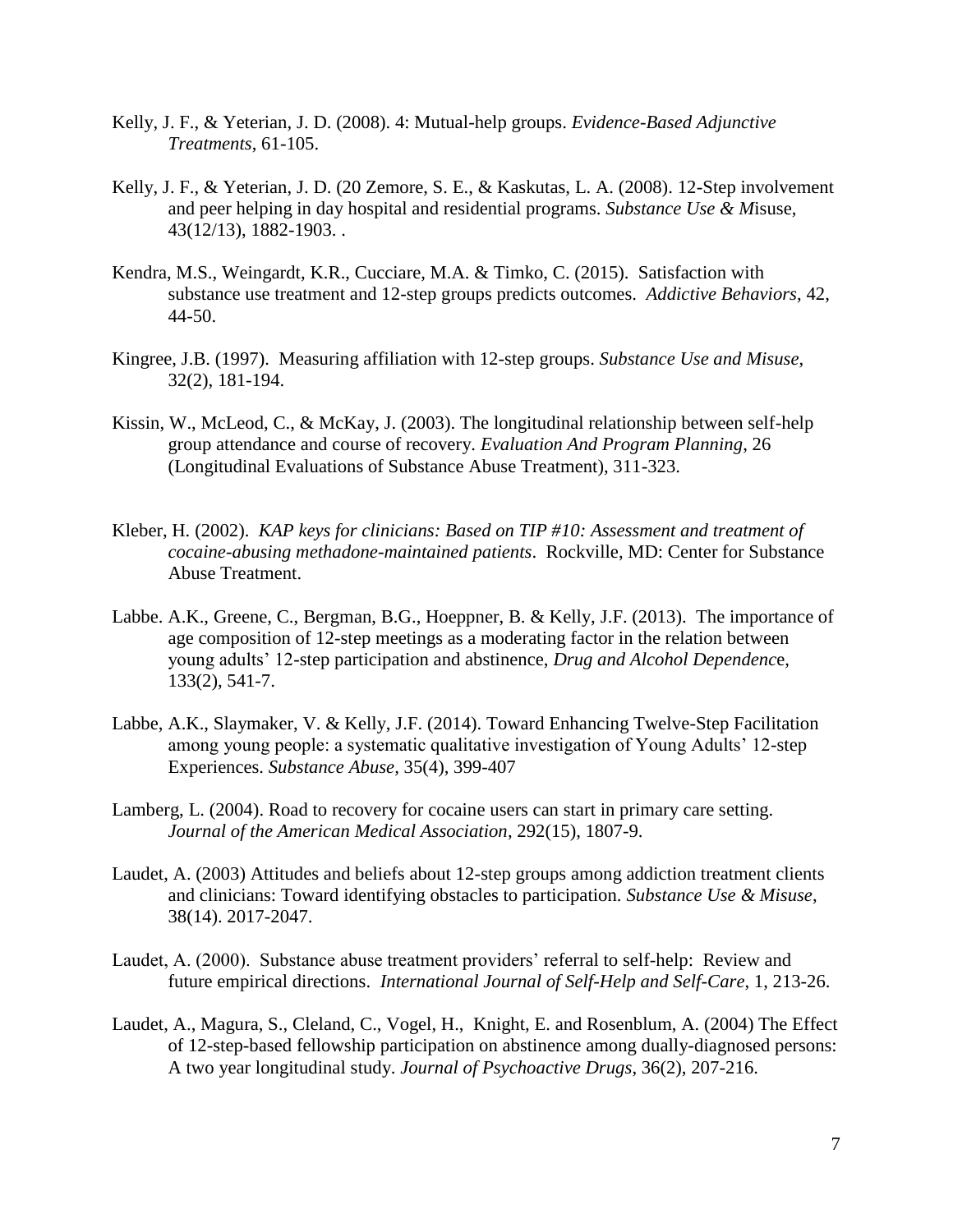- Laudet, A. B., Magura, S., Vogel, H. S., & Knight, E. L. (2003). Participation in 12-step-based fellowships among dually-diagnosed persons. *Alcoholism Treatment Quarterly*, *21*(2), 19-39.
- Laudet, A. B., Morgen, K., & White, W. L. (2006). The role of social supports, spirituality, religiousness, life meaning and affiliation with 12-step fellowships in quality of life satisfaction among individuals in recovery from alcohol and drug problems. *Alcoholism Treatment Quarterly, 24*(1-2), 33-73.
- Laudet, A., Stanick, V. & Sands, B. (2007). The effect of onsite 12-step meetings on posttreatment outcomes among polysubstance-dependent outpatient clients. *Evaluation. Review*, 31(6), 613-646.
- Litt, M.D., & Mallon, S.D. (2003). The design of social support networks for offenders in outpatient drug treatment. *Federal Probation*, 67(2), 15-20.
- Lyons, T, Chandra, G. & Goldstein, J. (2006). [Stimulant use and HIV risk behavior: the](http://www.ncbi.nlm.nih.gov/pubmed/17067256)  [influence of peer support group participation.](http://www.ncbi.nlm.nih.gov/pubmed/17067256) *AIDS Education and Prevention*, 18(5), 461-73.
- Majer, J.M., Jason, L.A., Aase, D.M., Droege, J.R. & Ferrari, J.R. (2013). Categorical 12-step involvement and continuous abstinence at 2 years. *Journal of Substance Abuse Treatment*, 44, 46-51.
- Majer, J.M., Droege, J.R. & Jason, L.A. (2010). A categorical assessment of 12-step involvement in relation to recovery resources. *Journal of Groups in Addiction and Recovery*, 5, 155-167.
- Manning, V., Best, D., Faulkner, N., Titherington, E., Morinan, A., Keaney, F., Gossop, M. & Strang, J. (2012). [Does active referral by a doctor or 12-Step peer improve 12-Step](http://www.ncbi.nlm.nih.gov/pubmed/22677458)  [meeting attendance? Results from a pilot randomised](http://www.ncbi.nlm.nih.gov/pubmed/22677458) control trial. *Drug and Alcohol Dependence*, 126(1-2):131-7.
- Matusow, H., Rosenblum, A., Fong, C., Laudet, A., Uttaro, T., & Magura, S. (2012). Factors associated with mental health clinicians' referrals to 12-step groups. *Journal of Addictive Diseases*, 31(3), 303-312.
- McAuliffe, W.E., Albert, J., Cordill-London, G. & McGarraghy, T.K. (1990-1991). [Contributions to a social conditioning model of cocaine recovery.](http://www.ncbi.nlm.nih.gov/pubmed/1966681) *International Journal of Addictions*, 25(9A-10A), 1141-77.
- McCrady, B.S.; Delaney, S.I. (1995). Self-help groups. In: R.K. Hester and W.R. Miller (Eds.), *Handbook of Alcoholism Treatment Approaches: Effective Alternatives*, Needham Heights, MA: Allyn and Bacon, pp. 160-175.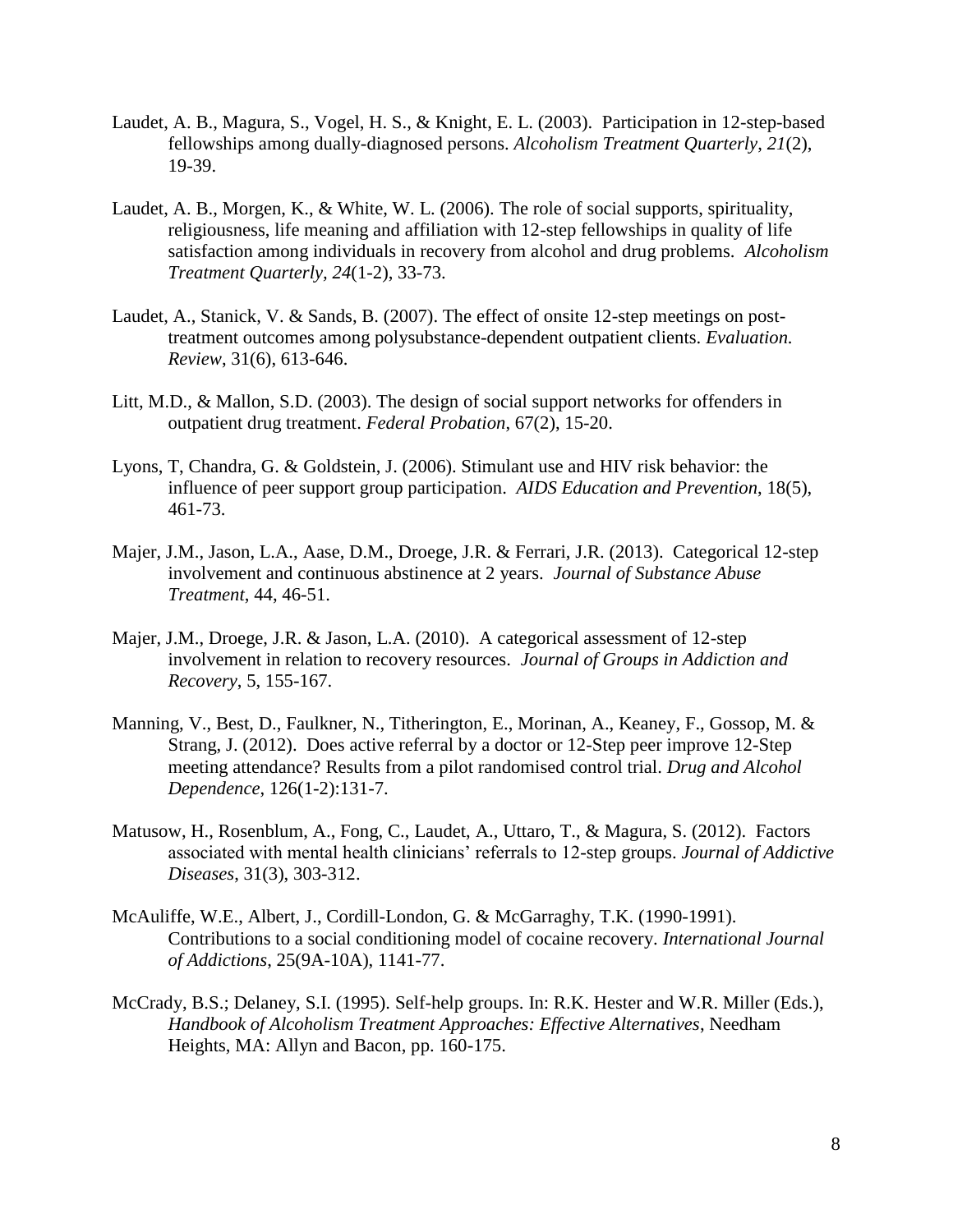- McKay, J.R., Foltz, C., Stephens, R.C., Leahy, P.J., Crowley, E.M. & Kissin, W. (2005). [Predictors of alcohol and crack cocaine use outcomes over a 3-year follow-up in](http://www.ncbi.nlm.nih.gov/pubmed/15797641)  [treatment seekers.](http://www.ncbi.nlm.nih.gov/pubmed/15797641) *Journal of Substance Abuse Treatment*, 28 Suppl 1, S73-82.
- McKay, J.R.; Lynch, K.G.; Pettinati, H.M.; Shepard, D.S. (2003). Examination of potential sex and race effects in a study of continuing care for alcohol- and cocaine-dependent patients. *Alcoholism: Clinical and Experimental Research*, 27(8), 1321-1323.
- McKay, J.R.; Pettinati, H.M.; Morrison, R.; Feeley, M.; Mulvaney, F.D.; Gallop, R. (2002). Relation of depression diagnoses to 2-year outcomes in cocaine-dependent patients in a randomized continuing care study. *Psychology of Addictive Behaviors*, 16(3), 225-235.
- McKay, J.R., McLellan, A.T., Alterman, A.I., Cacciola, J.S., Rutherford, M.J. & O'Brien, C.P. (1998). [Predictors of participation in aftercare sessions and self-help groups following](http://www.ncbi.nlm.nih.gov/pubmed/9500302)  [completion of intensive outpatient treatment for substance abuse.](http://www.ncbi.nlm.nih.gov/pubmed/9500302) *Journal of Studies on Alcohol*, 59(2), 152-62.
- McKay, J.R., Merikle, E., Mulvaney, F.D., Weiss, R.V. & Koppenhaver, J.M. (2001). [Factors](http://www.ncbi.nlm.nih.gov/pubmed/11182866)  [accounting for cocaine use two years following initiation of continuing care.](http://www.ncbi.nlm.nih.gov/pubmed/11182866) *Addiction*, 96(2), 213-25.
- Morgan-Lopez, A.A., Saavedra, L.M., Hien, D.A., Campbell, A.N., Wu, E. & Ruglass, L. (2013). [Synergy between seeking safety and twelve-step affiliation on substance use](http://www.ncbi.nlm.nih.gov/pubmed/23558158)  [outcomes for women.](http://www.ncbi.nlm.nih.gov/pubmed/23558158) *Journal of Substance Abuse Treatment*, 45(2), 179-89.
- Morgenstern, J., Bux, D. A., Jr., Labouvie, E., Morgan, T., Blanchard, K. A., & Muench, F. (2003). Examining mechanisms of action in 12-Step community outpatient treatment. *Drug and Alcohol Dependence*, *72*(3), 237-247.
- Morgenstern, J., Kahler, C. W., Frey, R. M., & Labouvie, E. (1996). Modeling therapeutic response to 12-step treatment: Optimal responders, nonresponders, partial responders. *Journal of Substance Abuse*, *8*(1), 45-59.
- Nowinski, J. (1999). Self-help groups for addictions. In Nowinski, J., McCrady, B.S., & Epstein, E.E. (Eds), *Addictions: A comprehensive guidebook*. (pp. 328-346). New York, NY, US: Oxford University Press.
- Nunes, E. (2004). [Cocaine.](http://psycnet.apa.org/index.cfm?fa=search.displayRecord&id=680685AF-0A18-425A-31C2-1BDD52024BEA&resultID=4&page=1&dbTab=all&search=true) In: Spitzer, Robert L. (Ed); First, Michael B. (Ed); Gibbon, Miriam (Ed); Williams, Janet B. W. (Ed), (2004). *Treatment companion to the DSM-IV-TR casebook*. , (pp. 95-105). Arlington, VA, US: American Psychiatric Publishing, Inc.
- Obuchowsky, M. & Zweben, J.E. (1987). Bridging the gap: The methadone client in 12-Step programs, *Journal of Psychoactive Drugs*, 19(3), 301-302.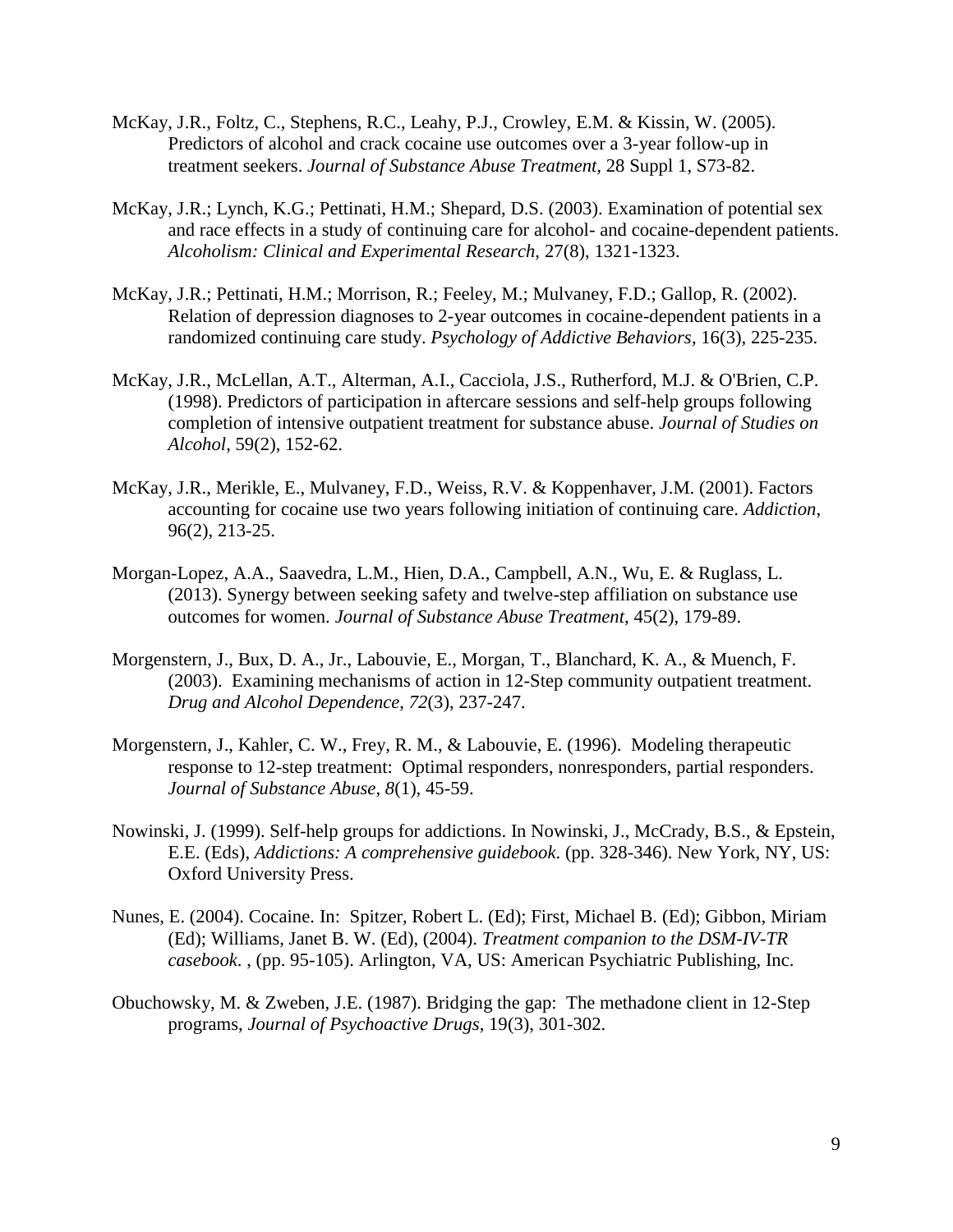- Ouimette, P.C., Finney, J. & Moos, R. H. (1997). Twelve-step and cognitive-behavioral treatment for substance abuse: A comparison of treatment effectiveness. *Journal of Consulting and Clinical Psychology*, 65(2), 230-240.
- Passetti, L. L., & Godley, S. H. (2008). Adolescent substance abuse treatment clinicians' selfhelp meeting referral practices and adolescent attendance rates. *Journal of Psychoactive Drugs, 40*, 29-40.
- Passetti, L. L., & White, W. L. (2008). Recovery support meetings for youths: Considerations when referring young people to 12-Step and alternative groups. *Journal of Groups in Addiction and Recovery, 2*(2-4), 97-121.
- Pickard, J.G., Laudet, A., & Grahovac, I.D. (2013). [The philosophy and practice of Alcoholics](http://psycnet.apa.org/index.cfm?fa=search.displayRecord&id=680685AF-0A18-425A-31C2-1BDD52024BEA&resultID=2&page=1&dbTab=all&search=true)  [Anonymous and related 12-step programs. I](http://psycnet.apa.org/index.cfm?fa=search.displayRecord&id=680685AF-0A18-425A-31C2-1BDD52024BEA&resultID=2&page=1&dbTab=all&search=true)n: Vaughn, M.G. (Ed); Perron, B.E. (Ed), *Social work practice in the addictions. Contemporary social work prac*tice, (pp. 119- 136). New York, NY, US: Springer Science & Business Media.
- Rynes, K. N., & Tonigan, J. S. (2011). Do social networks explain 12-step sponsorship effects? A prospective lagged mediation analysis. *Psychology of Addictive Behaviors*, 432-439.
- Rynes, K.N. & Tonigan, S. (2012). Does pathway into 12-step programs influence 12-steprelated benefit? *Alcoholism Treatment Quarterly*, 30, 179-189.
- Sanders, J. (2011). Feminist perspectives on 12-step recovery: A comparative descriptive analysis of women in Alcoholics Anonymous and Narcotics Anonymous. *Alcoholism Treatment Quarterly*, 29, 357-378.
- Schuckit, M.A. (1994). The treatment of stimulant dependence. *Addiction* 89(11), 1559-1563.
- Schulz, J.E. & Chappel, J.N. (1998). Twelve step programs. In: A.W. Graham, T.K. Schultz, B.B. Wilford, Eds. *Principles of Addiction Medicine. Second Edition*, Chevy Chase, MD: American Society of Addiction Medicine, Inc., pp. 693-705.
- Shine, B. (2000). Some cocaine abusers fare better with cognitive-behavioral therapy, others with 12-step programs. *NIDA Notes*, 15(1), 9.
- Smith, D.E. (1986). Cocaine-alcohol abuse: Epidemiological, diagnostic and treatment considerations. *Journal of Psychoactive Drugs*, 18(2), 117-129.
- Smith, D. & Wesson, D. (Eds., 1985). *Treating the cocaine abuser*. Center City, Minnesota: Hazelden.
- Subbaraman, M. S., Kaskutas, L. A., & Zemore, S. (2011). Sponsorship and service as mediators of the effects of Making Alcoholics Anonymous Easier (MAAEZ), a 12-step facilitation intervention. *Drug and Alcohol Dependence*, 116117-124.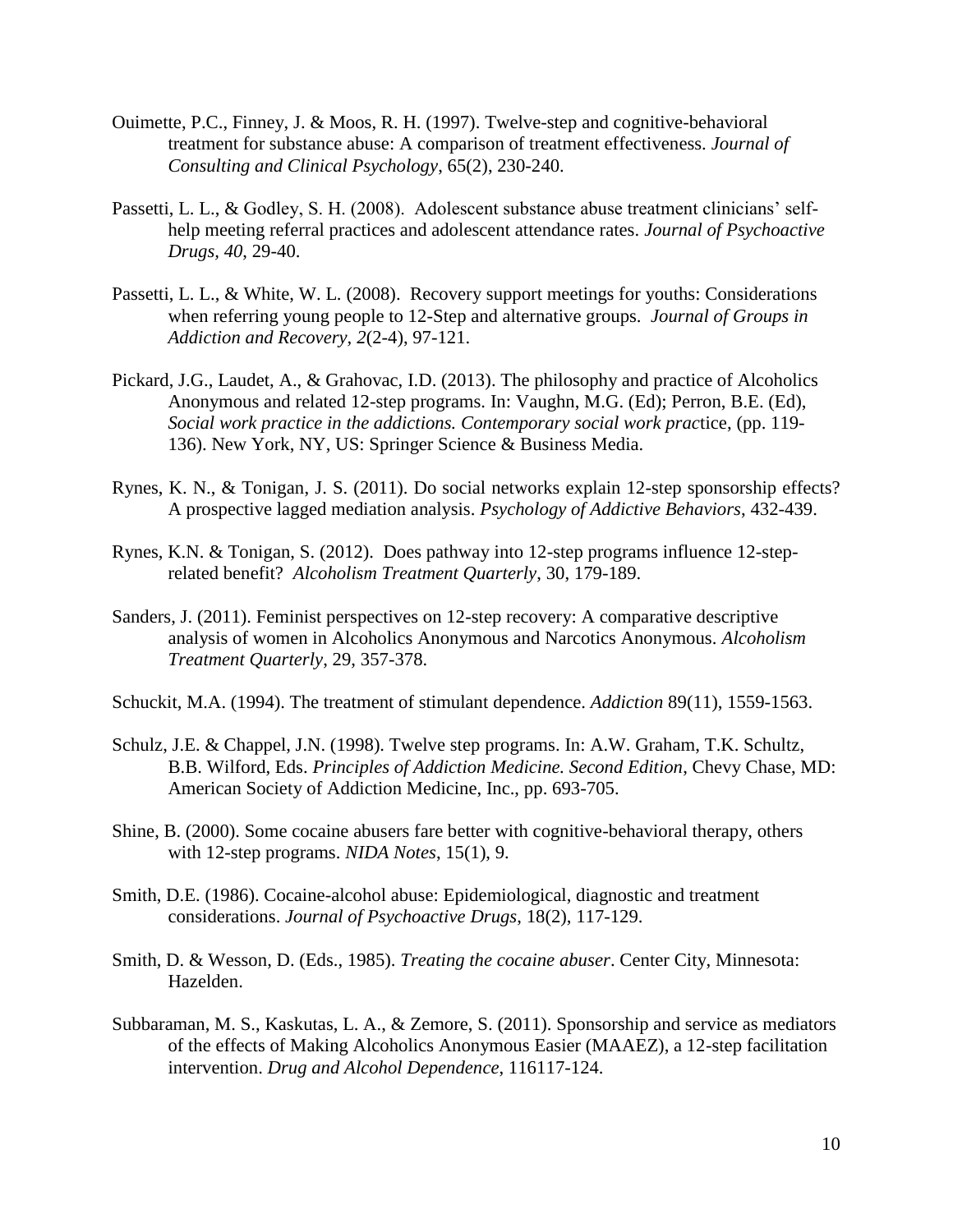- Timko, C., DeBenedetti, A., & Billow, R. (2006). Intensive referral to 12-step self-help groups and 6-month substance use disorder outcomes. *Addiction, 101*, 678-688.
- Timko, C., & DeBenedetti, A. (2007). A randomized controlled trial of intensive referral to 12- Step self-help groups: one-year outcomes. *Drug and Alcohol Dependence, 90,* 270-279.
- Tonigan, J.S., Martinez-Papponi, B., Hagler, K.J., Greenfield, B.L. & Venner, K.L. (2013). Longitudinal study of urban American Indian 12-Step attendance, attrition and outcome. *Journal of Studies on Alcohol and Drugs*, 74, 514-520.
- Tonigan, J.S., Rynes, K.N. & McCrady, B.S. (20134). Spirituality as a change mechanism in 12 step programs: a replication, extension, and refinement. *Substance Use & Misuse,* 48(12), 1161–73.
- Tonigan, S., Rynes, K., Toscova, R. & Hagler, K. (2013). Do changes in selfishness explain 12 step benefit: A prospective lagged analysis. *Substance Abuse*, 34(1), 13-19.
- Villano C, Rosenblum A, Magura S, Laudet A, et al., (2005). Mental health clinicians' 12-Step referral practices with dually diagnosed patients. *International Journal of Self Help & Self Care*, 3(1/2), 63-71.
- Washton, A.A. (1990). *Staying off cocaine: Cravings, other drugs, and slip*s. Center City, Minnesota: Hazelden (*Pamphlet).*
- Washton, A. (1988). [Preventing relapse to cocaine.](http://www.ncbi.nlm.nih.gov/pubmed/3257487) *Journal of Clinical Psychiatry*, 49 Suppl, 34- 8.
- Wells, E.A., Donovan, D.M., Daley, D.C., Doyle, S.R., Brigham, G., Garrett, S.B., Ingalsbe, M.H., Hatch-Maillette, M.A., Perl, H.I. & Walker, R. (2014). [Is level of exposure to a 12](http://www.ncbi.nlm.nih.gov/pubmed/25064421) [step facilitation therapy associated with treatment outcome?](http://www.ncbi.nlm.nih.gov/pubmed/25064421) *Journal of Substance Abuse Treatment*, 47(4), 265-74.
- Wells, E.A., Peterson, P.L., Gainey, R.R., Hawkins, J.D. & Catalano, R.F. (1994). [Outpatient](http://www.ncbi.nlm.nih.gov/pubmed/8192128)  [treatment for cocaine abuse: a controlled comparison of relapse prevention and twelve](http://www.ncbi.nlm.nih.gov/pubmed/8192128)[step approaches.](http://www.ncbi.nlm.nih.gov/pubmed/8192128) *American Journal of Drug and Alcohol Abuse*, 20(1), 1-17.
- Witbrodt, J. & Kaskutas, L.A. (2005). [Does diagnosis matter? Differential effects of 12-step](http://web.a.ebscohost.com/ehost/viewarticle?data=dGJyMPPp44rp2%2fdV0%2bnjisfk5Ie46a9Itq%2b0SLCk63nn5Kx95uXxjL6rrUm2pbBIr6ueSbiqslKzrp5oy5zyit%2fk8Xnh6ueH7N%2fiVa%2bsr021qLBJr6akhN%2fk5VXj5KR84LPfiOac8nnls79mpNfsVa%2but0i3prFOpNztiuvX8lXk6%2bqE8tv2jAAA&hid=4109)  [participation and social networks on abstinence.](http://web.a.ebscohost.com/ehost/viewarticle?data=dGJyMPPp44rp2%2fdV0%2bnjisfk5Ie46a9Itq%2b0SLCk63nn5Kx95uXxjL6rrUm2pbBIr6ueSbiqslKzrp5oy5zyit%2fk8Xnh6ueH7N%2fiVa%2bsr021qLBJr6akhN%2fk5VXj5KR84LPfiOac8nnls79mpNfsVa%2but0i3prFOpNztiuvX8lXk6%2bqE8tv2jAAA&hid=4109) *American Journal of Drug & Alcohol Abuse.* 31(4), 685-707.
- Witbrodt, J., Mertens, J., Kaskutas, L. A., Bond, J., Chi, F., & Weisner, C.(2012) Do 12-step meeting trajectories over 9 years predict abstinence? *Journal of Substance Abuse Treatment,* 43(1), 30-43.